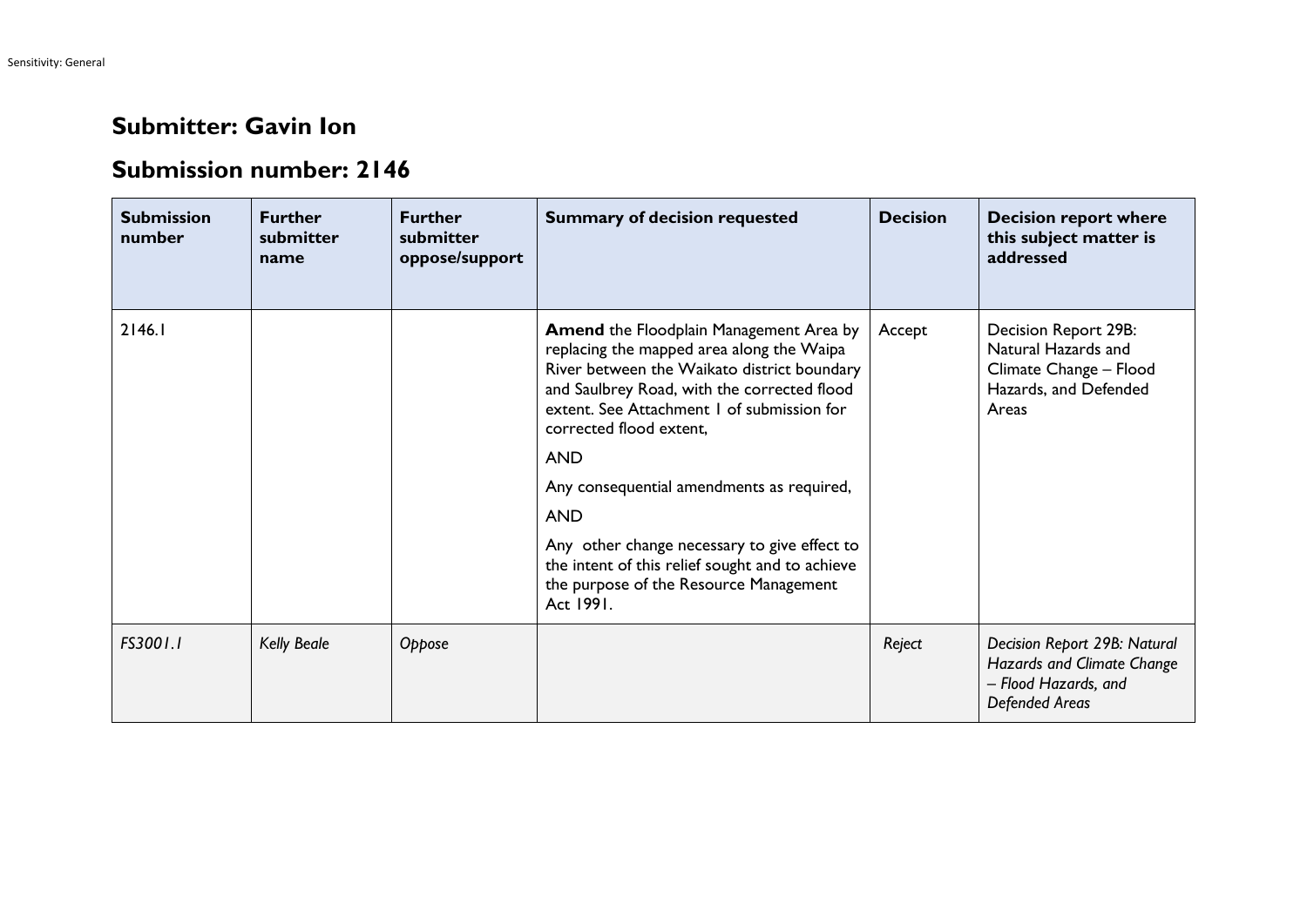| <b>Submission</b><br>number | <b>Further</b><br>submitter<br>name | <b>Further</b><br>submitter<br>oppose/support | <b>Summary of decision requested</b> | <b>Decision</b> | <b>Decision report where</b><br>this subject matter is<br>addressed                                                |
|-----------------------------|-------------------------------------|-----------------------------------------------|--------------------------------------|-----------------|--------------------------------------------------------------------------------------------------------------------|
| FS3004.1                    | Yeroon Hoan                         | Support                                       |                                      | Accept          | Decision Report 29B: Natural<br><b>Hazards and Climate Change</b><br>- Flood Hazards, and<br><b>Defended Areas</b> |
| FS3008.1                    | Judi Gallagher                      | Support                                       |                                      | Accept          | Decision Report 29B: Natural<br>Hazards and Climate Change<br>- Flood Hazards, and<br><b>Defended Areas</b>        |
| FS3015.1                    | Lawrence Kenneth<br><b>Nicholl</b>  | Support                                       |                                      | Accept          | Decision Report 29B: Natural<br>Hazards and Climate Change<br>- Flood Hazards, and<br><b>Defended Areas</b>        |
| FS3017.1                    | <b>Noel Smith</b>                   | Support                                       |                                      | Accept          | Decision Report 29B: Natural<br><b>Hazards and Climate Change</b><br>- Flood Hazards, and<br><b>Defended Areas</b> |
| FS3024.1                    | <b>Guy Melrose</b>                  | <b>Neutral</b>                                |                                      | Accept          | Decision Report 29B: Natural<br>Hazards and Climate Change<br>- Flood Hazards, and<br><b>Defended Areas</b>        |
| FS3026.1                    | Graham & Di<br><b>McBride</b>       | Neutral                                       |                                      | Accept          | Decision Report 29B: Natural<br>Hazards and Climate Change                                                         |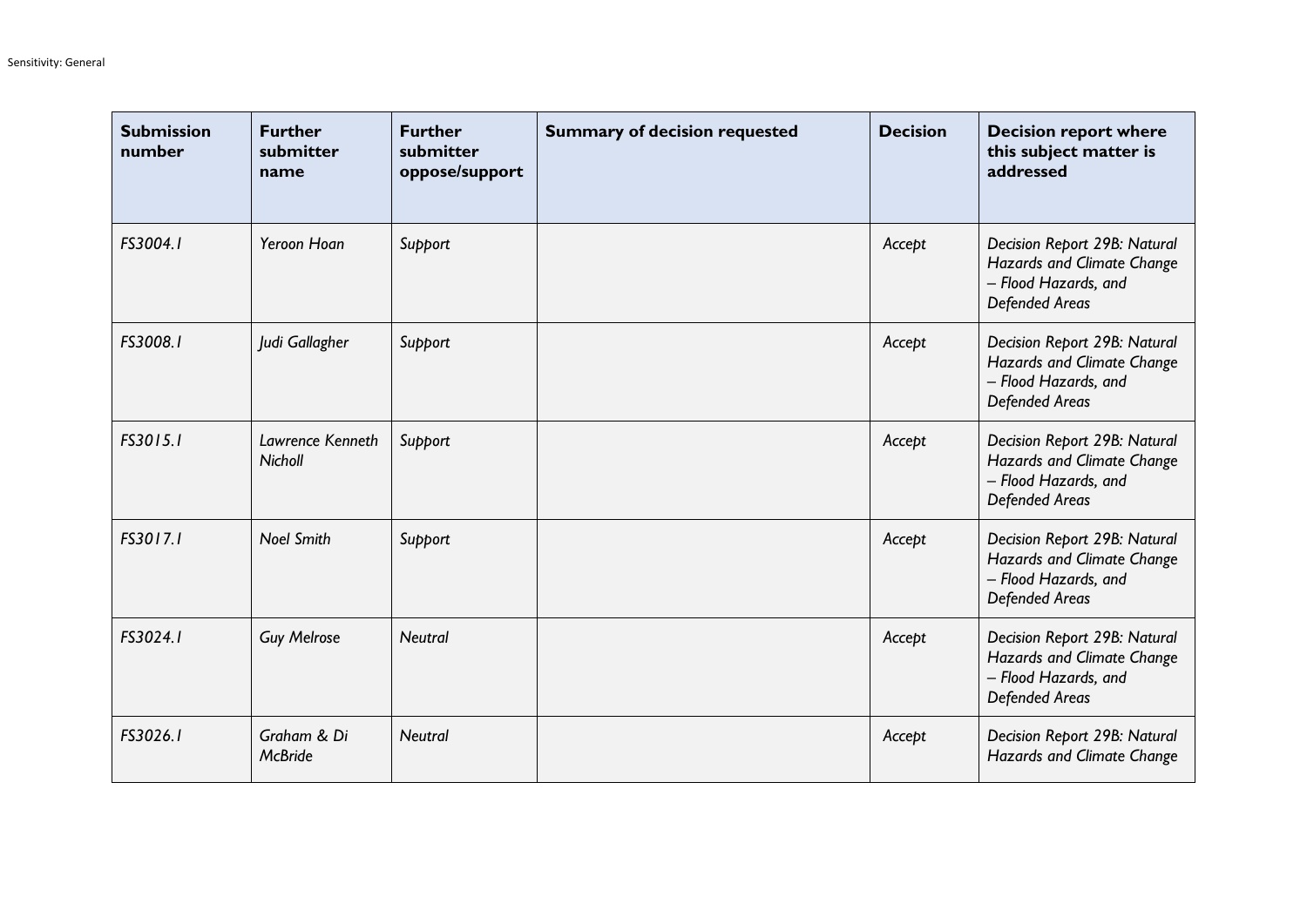| <b>Submission</b><br>number | <b>Further</b><br>submitter<br>name | <b>Further</b><br>submitter<br>oppose/support | <b>Summary of decision requested</b>                                                                                                                                                                                                                                                                                                                                                                                                                                                                    | <b>Decision</b> | <b>Decision report where</b><br>this subject matter is<br>addressed                                                |
|-----------------------------|-------------------------------------|-----------------------------------------------|---------------------------------------------------------------------------------------------------------------------------------------------------------------------------------------------------------------------------------------------------------------------------------------------------------------------------------------------------------------------------------------------------------------------------------------------------------------------------------------------------------|-----------------|--------------------------------------------------------------------------------------------------------------------|
|                             |                                     |                                               |                                                                                                                                                                                                                                                                                                                                                                                                                                                                                                         |                 | - Flood Hazards, and<br><b>Defended Areas</b>                                                                      |
| FS3026.2                    | Graham & Di<br><b>McBride</b>       | <b>Not Stated</b>                             |                                                                                                                                                                                                                                                                                                                                                                                                                                                                                                         | Accept          | Decision Report 29B: Natural<br>Hazards and Climate Change<br>- Flood Hazards, and<br><b>Defended Areas</b>        |
| FS3031.127                  | Waikato Regional<br>Council         | Support                                       |                                                                                                                                                                                                                                                                                                                                                                                                                                                                                                         | Accept          | Decision Report 29B: Natural<br><b>Hazards and Climate Change</b><br>- Flood Hazards, and<br><b>Defended Areas</b> |
| 2146.2                      |                                     |                                               | <b>Amend</b> the Floodplain Management Area<br>map for the Waikato River to remove the<br>section of the 1% AEP floodplain where it<br>overlaps with the Defended Area. See<br>Attachment 2 of submission for the Shapefile<br>LW HAZ EXTENT I AEP<br>POLY ALTERATION SEP2020, AND<br>Any consequential amendments as required,<br><b>AND</b><br>Any other change necessary to give effect to<br>the intent of this relief sought and to achieve<br>the purpose of the Resource Management<br>Act 1991. | Accept          | Decision Report 29B:<br>Natural Hazards and<br>Climate Change - Flood<br>Hazards, and Defended<br>Areas            |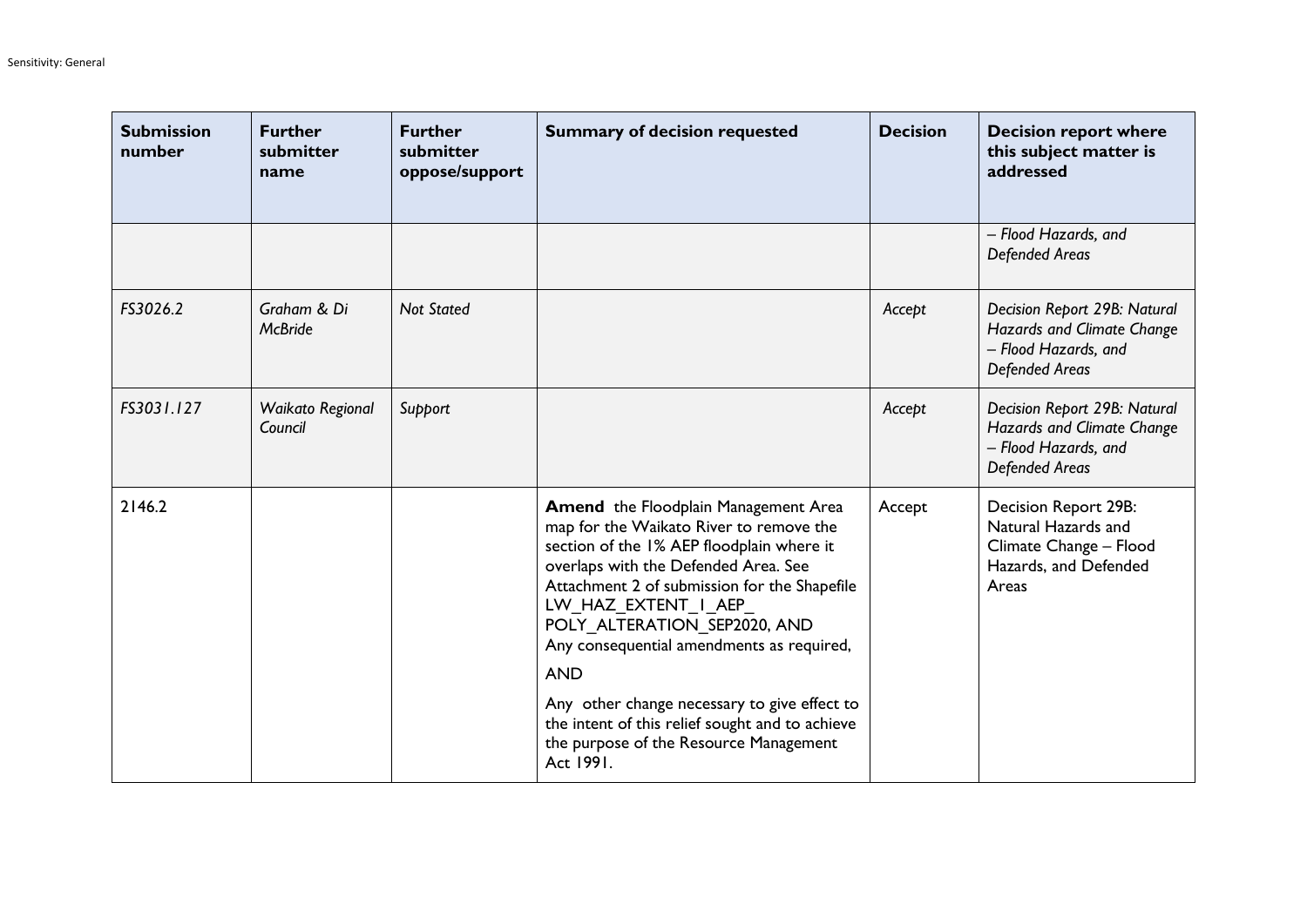| <b>Submission</b><br>number | <b>Further</b><br>submitter<br>name | <b>Further</b><br>submitter<br>oppose/support | <b>Summary of decision requested</b>                                                                                                                                                                                                                    | <b>Decision</b>   | <b>Decision report where</b><br>this subject matter is<br>addressed                                         |
|-----------------------------|-------------------------------------|-----------------------------------------------|---------------------------------------------------------------------------------------------------------------------------------------------------------------------------------------------------------------------------------------------------------|-------------------|-------------------------------------------------------------------------------------------------------------|
| FS3020.48                   | <b>Shand Properties</b><br>Limited  | Support                                       |                                                                                                                                                                                                                                                         | Accept            | Decision Report 29B: Natural<br>Hazards and Climate Change<br>- Flood Hazards, and<br><b>Defended Areas</b> |
| FS3034.62                   | Mercury NZ<br>Limited               | Support                                       |                                                                                                                                                                                                                                                         | Accept            | Decision Report 29B: Natural<br>Hazards and Climate Change<br>- Flood Hazards, and<br><b>Defended Areas</b> |
| 2146.3                      |                                     |                                               | <b>Amend the Coastal Sensitivity Area</b><br>(Erosion) map after undertaking a detailed<br>slope analysis based on local shoreline<br>around Te Akau South residential zoned<br>properties. See attachment 3 of the<br>submission for the location map, | Accept in<br>part | Decision Report 29C:<br>Natural Hazards and<br>Climate Change - Coastal<br><b>Hazards</b>                   |
|                             |                                     |                                               | <b>AND</b><br>Any consequential amendments as required,                                                                                                                                                                                                 |                   |                                                                                                             |
|                             |                                     |                                               | <b>AND</b>                                                                                                                                                                                                                                              |                   |                                                                                                             |
|                             |                                     |                                               | Any other change necessary to give effect to<br>the intent of this relief sought and to achieve<br>the purpose of the Resource Management<br>Act 1991.                                                                                                  |                   |                                                                                                             |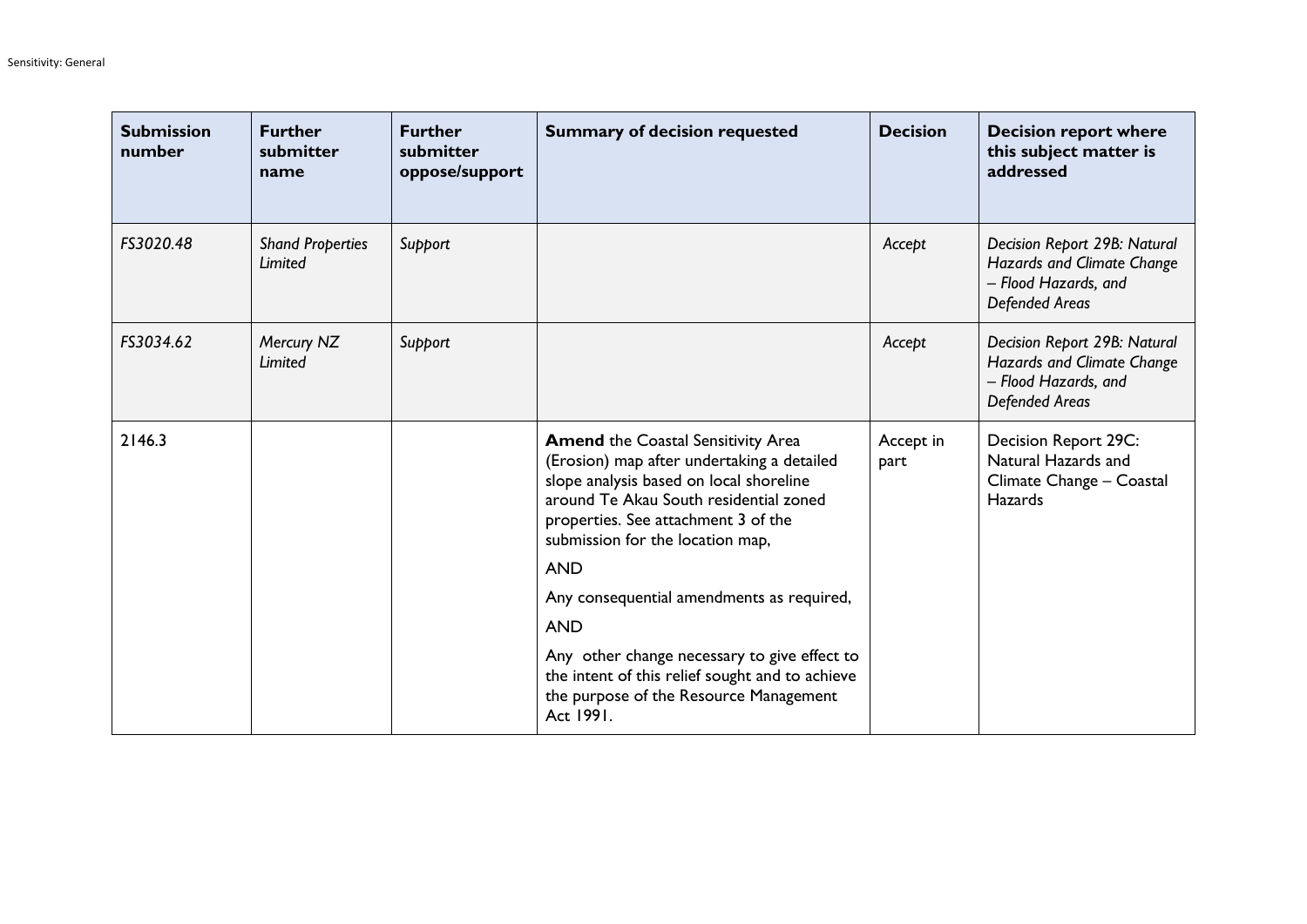| <b>Submission</b><br>number | <b>Further</b><br>submitter<br>name | <b>Further</b><br>submitter<br>oppose/support | <b>Summary of decision requested</b>                                                                                                                                                                                                                                                                                                                                                                                                                           | <b>Decision</b>   | <b>Decision report where</b><br>this subject matter is<br>addressed                                                        |
|-----------------------------|-------------------------------------|-----------------------------------------------|----------------------------------------------------------------------------------------------------------------------------------------------------------------------------------------------------------------------------------------------------------------------------------------------------------------------------------------------------------------------------------------------------------------------------------------------------------------|-------------------|----------------------------------------------------------------------------------------------------------------------------|
| 2146.4                      |                                     |                                               | <b>Amend</b> maps by merging the hazard overlay<br>area polygons where adjoining polygons of<br>the same hazard overlay area have not been<br>merged. See attachment 4 of submissions for<br>examples of unmerged polygons,<br><b>AND</b><br>Any consequential amendments as required,<br><b>AND</b><br>Any other change necessary to give effect to<br>the intent of this relief sought and to achieve<br>the purpose of the Resource Management<br>Act 1991. | Accept in<br>part | Decision Report 29A:<br>Natural Hazards and<br>Climate Change -<br>Objectives, Policies, and<br><b>General Submissions</b> |
| FS3034.63                   | Mercury NZ<br>Limited               | Support                                       |                                                                                                                                                                                                                                                                                                                                                                                                                                                                | Accept            | Decision Report 29A: Natural<br>Hazards and Climate Change<br>- Objectives, Policies, and<br><b>General Submissions</b>    |
| 2146.5                      |                                     |                                               | <b>Amend</b> maps by making changes to overlay<br>map styles if necessary to change colours or<br>patterns to ensure the difference between<br>overlay areas is clear and there is no conflict<br>between Stage I and Stage 2 overlay map<br>styles,<br><b>AND</b>                                                                                                                                                                                             | Accept in<br>part | Decision Report 29A:<br>Natural Hazards and<br>Climate Change -<br>Objectives, Policies, and<br><b>General Submissions</b> |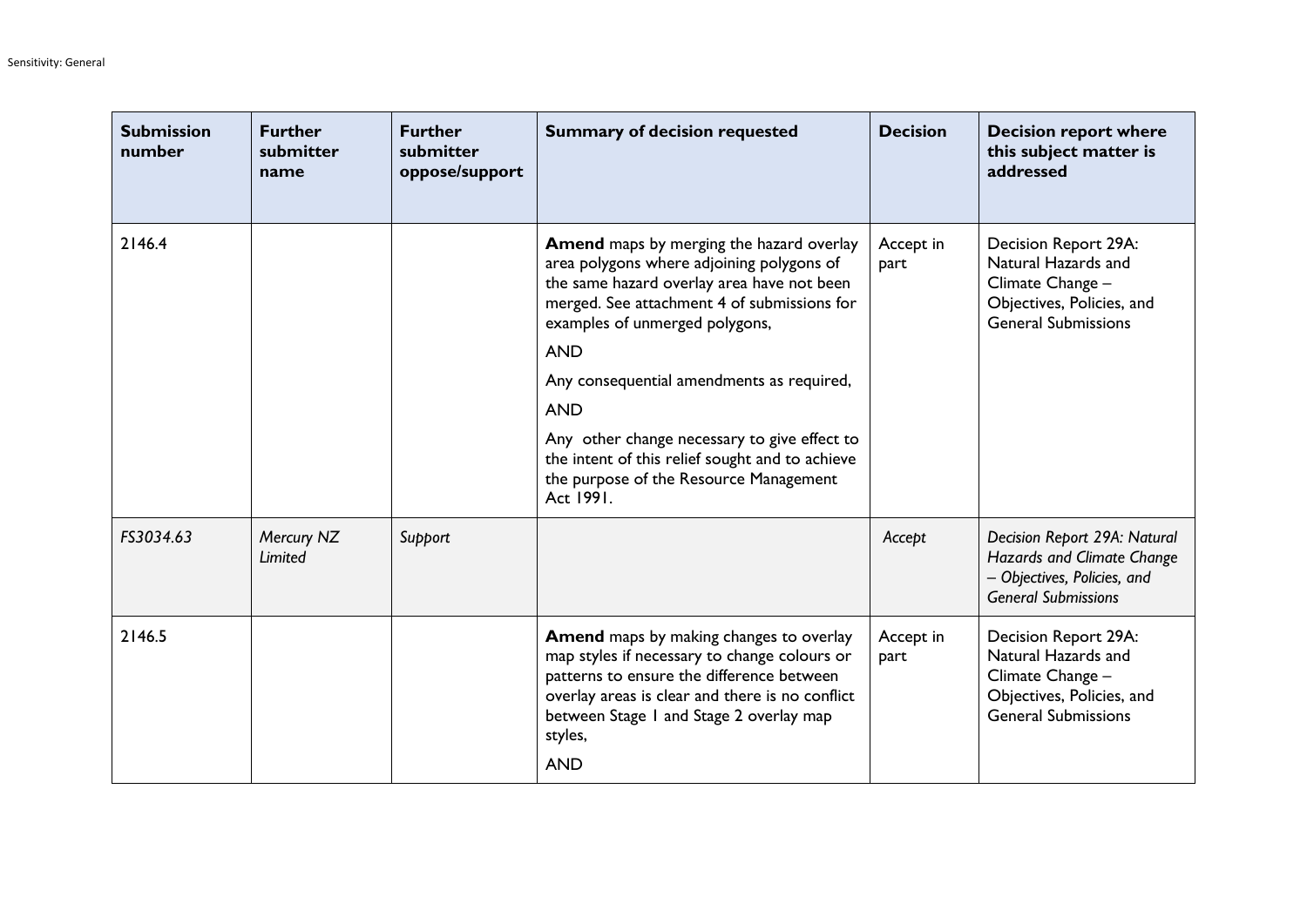| <b>Submission</b><br>number | <b>Further</b><br>submitter<br>name            | <b>Further</b><br>submitter<br>oppose/support | <b>Summary of decision requested</b>                                                                                                                                                                                                                                                                                | <b>Decision</b>   | <b>Decision report where</b><br>this subject matter is<br>addressed                                                        |
|-----------------------------|------------------------------------------------|-----------------------------------------------|---------------------------------------------------------------------------------------------------------------------------------------------------------------------------------------------------------------------------------------------------------------------------------------------------------------------|-------------------|----------------------------------------------------------------------------------------------------------------------------|
|                             |                                                |                                               | Any consequential amendments as required,<br><b>AND</b><br>Any other change necessary to give effect to<br>the intent of this relief sought and to achieve<br>the purpose of the Resource Management<br>Act 1991.                                                                                                   |                   |                                                                                                                            |
| FS3030.40                   | <b>Federated Farmers</b><br><b>New Zealand</b> | Support                                       |                                                                                                                                                                                                                                                                                                                     | Accept            | Decision Report 29A: Natural<br>Hazards and Climate Change<br>- Objectives, Policies, and<br><b>General Submissions</b>    |
| FS3034.64                   | Mercury NZ<br>Limited                          | Support                                       |                                                                                                                                                                                                                                                                                                                     | Accept            | Decision Report 29A: Natural<br>Hazards and Climate Change<br>- Objectives, Policies, and<br><b>General Submissions</b>    |
| 2146.6                      |                                                |                                               | Amend maps to reference the most up to<br>date national vertical datum NZVD2016,<br><b>AND</b><br>Any consequential amendments as required,<br><b>AND</b><br>Any other change necessary to give effect to<br>the intent of this relief sought and to achieve<br>the purpose of the Resource Management<br>Act 1991. | Accept in<br>part | Decision Report 29A:<br>Natural Hazards and<br>Climate Change -<br>Objectives, Policies, and<br><b>General Submissions</b> |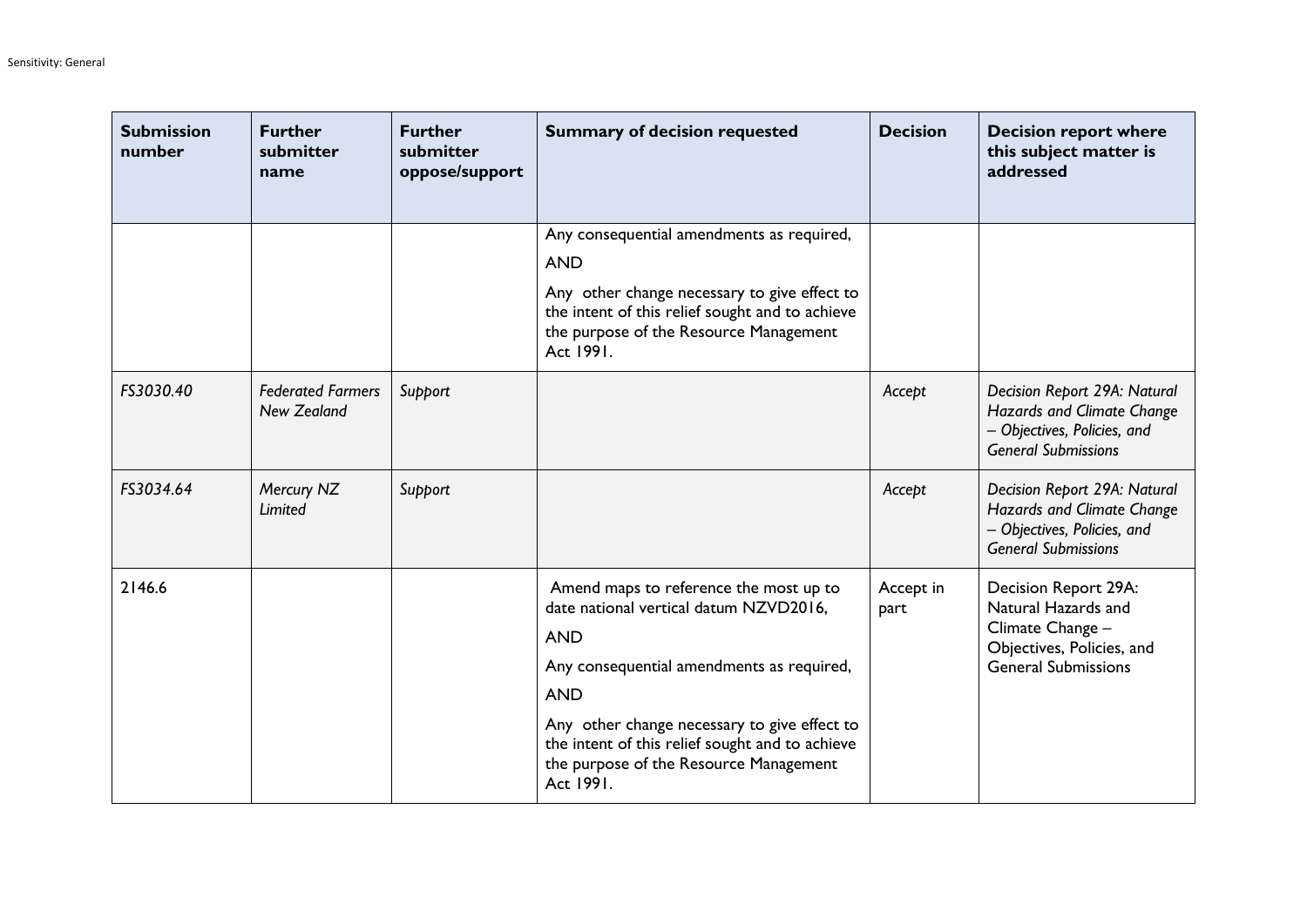| <b>Submission</b><br>number | <b>Further</b><br>submitter<br>name | <b>Further</b><br>submitter<br>oppose/support | <b>Summary of decision requested</b>                                                                                                                                                                                                          | <b>Decision</b>   | <b>Decision report where</b><br>this subject matter is<br>addressed                                                        |
|-----------------------------|-------------------------------------|-----------------------------------------------|-----------------------------------------------------------------------------------------------------------------------------------------------------------------------------------------------------------------------------------------------|-------------------|----------------------------------------------------------------------------------------------------------------------------|
| FS3034.65                   | Mercury NZ<br>Limited               | Support                                       |                                                                                                                                                                                                                                               | Accept            | Decision Report 29A: Natural<br>Hazards and Climate Change<br>- Objectives, Policies, and<br><b>General Submissions</b>    |
| 2146.7                      |                                     |                                               | Consider amending the names of hazard<br>overlay areas to make them easier to<br>recognise,<br><b>AND</b><br>Include any consequential amendments to<br>the policies, rules and definition where these<br>reference the hazard overlay areas. | Accept in<br>part | Decision Report 29A:<br>Natural Hazards and<br>Climate Change -<br>Objectives, Policies, and<br><b>General Submissions</b> |
| FS3034.66                   | Mercury NZ<br>Limited               | Support                                       |                                                                                                                                                                                                                                               | Accept            | Decision Report 29A: Natural<br>Hazards and Climate Change<br>- Objectives, Policies, and<br><b>General Submissions</b>    |
| 2146.8                      |                                     |                                               | Add to Policy 15.2.1.22(a) - Liquefaction-<br>prone land risk assessment a sub-section to<br>read as follows: " (iii) the assessment<br>confirms that the land is suitable for the<br>proposed development",<br><b>AND</b>                    | Accept            | Decision Report 29D:<br>Natural Hazards and<br>Climate Change -<br>Subsidence, Liquefaction and<br>Other Hazards           |
|                             |                                     |                                               | <b>Amend Policy 15.2.1.22(a)(i) and (ii) -</b><br>Liquefaction-prone land risk assessment to<br>read "(i) an assessment by a geotechnical                                                                                                     |                   |                                                                                                                            |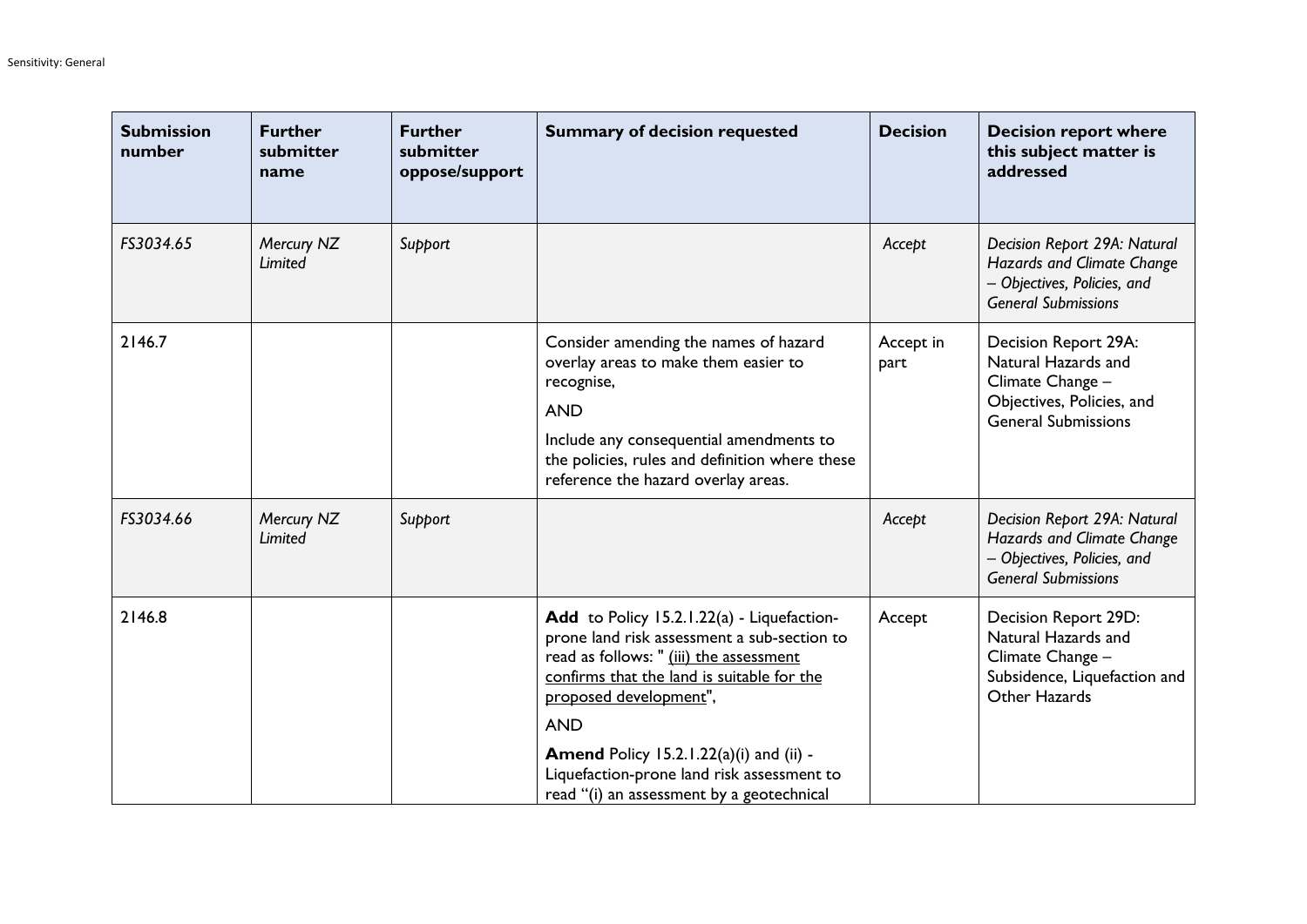| <b>Submission</b><br>number | <b>Further</b><br>submitter<br>name | <b>Further</b><br>submitter<br>oppose/support | <b>Summary of decision requested</b>                                                                                                                                                                                                                                                                                                                                                                                                                                                                                                                                                                               | <b>Decision</b>   | <b>Decision report where</b><br>this subject matter is<br>addressed                                     |
|-----------------------------|-------------------------------------|-----------------------------------------------|--------------------------------------------------------------------------------------------------------------------------------------------------------------------------------------------------------------------------------------------------------------------------------------------------------------------------------------------------------------------------------------------------------------------------------------------------------------------------------------------------------------------------------------------------------------------------------------------------------------------|-------------------|---------------------------------------------------------------------------------------------------------|
|                             |                                     |                                               | specialist occurs before new subdivision, use<br>or development takes places; and (ii) the<br>level of assessment reflects the type and<br>scale of the subdivision, use or development<br>and the overall vulnerability of the activity to<br>the effects of liquefactions . , and ",<br><b>AND</b><br>Any consequential amendments as required,                                                                                                                                                                                                                                                                  |                   |                                                                                                         |
|                             |                                     |                                               | <b>AND</b>                                                                                                                                                                                                                                                                                                                                                                                                                                                                                                                                                                                                         |                   |                                                                                                         |
|                             |                                     |                                               | Any other change necessary to give effect to<br>the intent of this relief sought and to achieve<br>the purpose of the Resource Management<br>Act 1991.                                                                                                                                                                                                                                                                                                                                                                                                                                                             |                   |                                                                                                         |
| 2146.9                      |                                     |                                               | <b>Amend</b> Rule 15.4.1 P8 (a), (b) and (c) to<br>read "(a) In the Residential, Village and<br>Country Living Zones - a maximum volume<br>of filling above natural ground level of 10m <sup>3</sup><br>per site, and a maximum cumulative volume<br>of filling and excavation of the earthworks do<br>not result in a reduction of flood water<br>storage capacity on the site of more than<br>$20m^3$ ; or<br>(b) In the Rural Zone - a maximum volume of<br>filling above natural ground level of 100m <sup>3</sup><br>per site, and a maximum cumulative volume<br>of filling and excavation of the earthworks | Accept in<br>part | Decision Report 29B:<br>Natural Hazards and<br>Climate Change - Flood<br>Hazards, and Defended<br>Areas |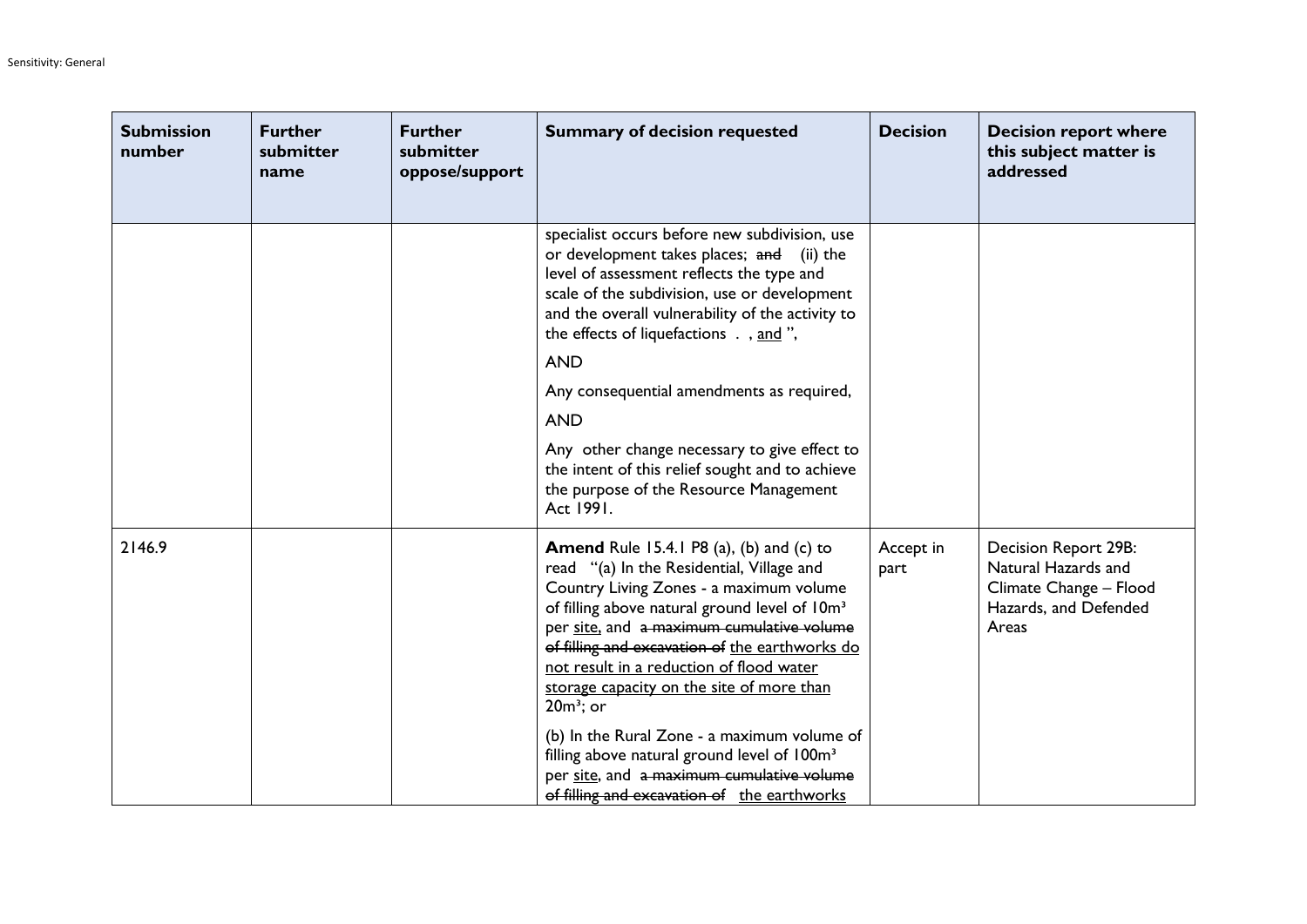| <b>Submission</b><br>number | <b>Further</b><br>submitter<br>name            | <b>Further</b><br>submitter<br>oppose/support | <b>Summary of decision requested</b>                                                                                                                                                                                                                                                                                                                                                                                                                                                                                                                                                                                                                                         | <b>Decision</b> | <b>Decision report where</b><br>this subject matter is<br>addressed                                         |
|-----------------------------|------------------------------------------------|-----------------------------------------------|------------------------------------------------------------------------------------------------------------------------------------------------------------------------------------------------------------------------------------------------------------------------------------------------------------------------------------------------------------------------------------------------------------------------------------------------------------------------------------------------------------------------------------------------------------------------------------------------------------------------------------------------------------------------------|-----------------|-------------------------------------------------------------------------------------------------------------|
|                             |                                                |                                               | do not result in a reduction of flood water<br>storage capacity on the site of more than<br>200m <sup>3</sup> per site; or<br>(c) All other zones $-$ a maximum volume of<br>filling above natural ground level of 20m <sup>3</sup> per<br>site, and a maximum cumulative volume of<br>filling and excavation of the earthworks do<br>not result in a reduction of flood water<br>storage capacity on the site of more than<br>50m' per site; and",<br><b>AND</b><br>Any consequential amendments as required,<br>AND Any other change necessary to give<br>effect to the intent of this relief sought and<br>to achieve the purpose of the Resource<br>Management Act 1991. |                 |                                                                                                             |
| FS3030.41                   | <b>Federated Farmers</b><br><b>New Zealand</b> | Oppose                                        |                                                                                                                                                                                                                                                                                                                                                                                                                                                                                                                                                                                                                                                                              | Reject          | Decision Report 29B: Natural<br>Hazards and Climate Change<br>- Flood Hazards, and<br><b>Defended Areas</b> |
| FS3034.67                   | Mercury NZ<br>Limited                          | Oppose                                        |                                                                                                                                                                                                                                                                                                                                                                                                                                                                                                                                                                                                                                                                              | Reject          | Decision Report 29B: Natural<br>Hazards and Climate Change<br>- Flood Hazards, and<br><b>Defended Areas</b> |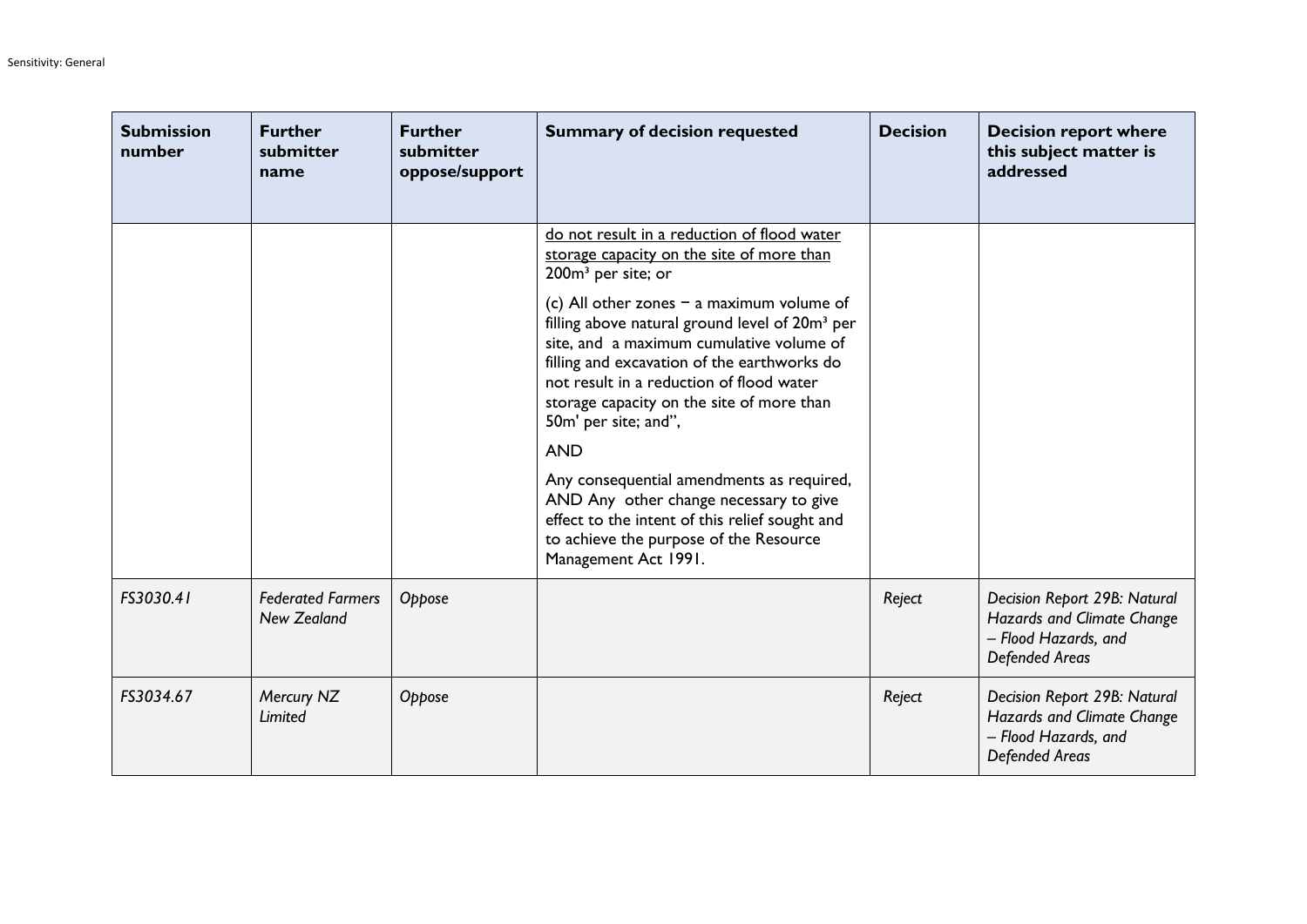| <b>Submission</b><br>number | <b>Further</b><br>submitter<br>name     | <b>Further</b><br>submitter<br>oppose/support | <b>Summary of decision requested</b>                                                                                                                                                                                                                                                                     | <b>Decision</b> | <b>Decision report where</b><br>this subject matter is<br>addressed                                                            |
|-----------------------------|-----------------------------------------|-----------------------------------------------|----------------------------------------------------------------------------------------------------------------------------------------------------------------------------------------------------------------------------------------------------------------------------------------------------------|-----------------|--------------------------------------------------------------------------------------------------------------------------------|
| 2146.10                     |                                         |                                               | Move all definitions in Chapter 15.14<br>Definitions to Chapter 13 Definitions, AND<br>Any consequential amendments as required,<br><b>AND</b><br>Any other change necessary to give effect to<br>the intent of this relief sought and to achieve<br>the purpose of the Resource Management<br>Act 1991. | Accept          | Decision Report 29A:<br>Natural Hazards and<br>Climate Change -<br>Objectives, Policies, and<br><b>General Submissions</b>     |
| FS3003.1                    | Transpower New<br><b>Zealand Ltd</b>    | Support                                       |                                                                                                                                                                                                                                                                                                          | Accept          | Decision Report 29A: Natural<br><b>Hazards and Climate Change</b><br>- Objectives, Policies, and<br><b>General Submissions</b> |
| FS3030.42                   | <b>Federated Farmers</b><br>New Zealand | Support                                       |                                                                                                                                                                                                                                                                                                          | Accept          | Decision Report 29A: Natural<br><b>Hazards and Climate Change</b><br>- Objectives, Policies, and<br><b>General Submissions</b> |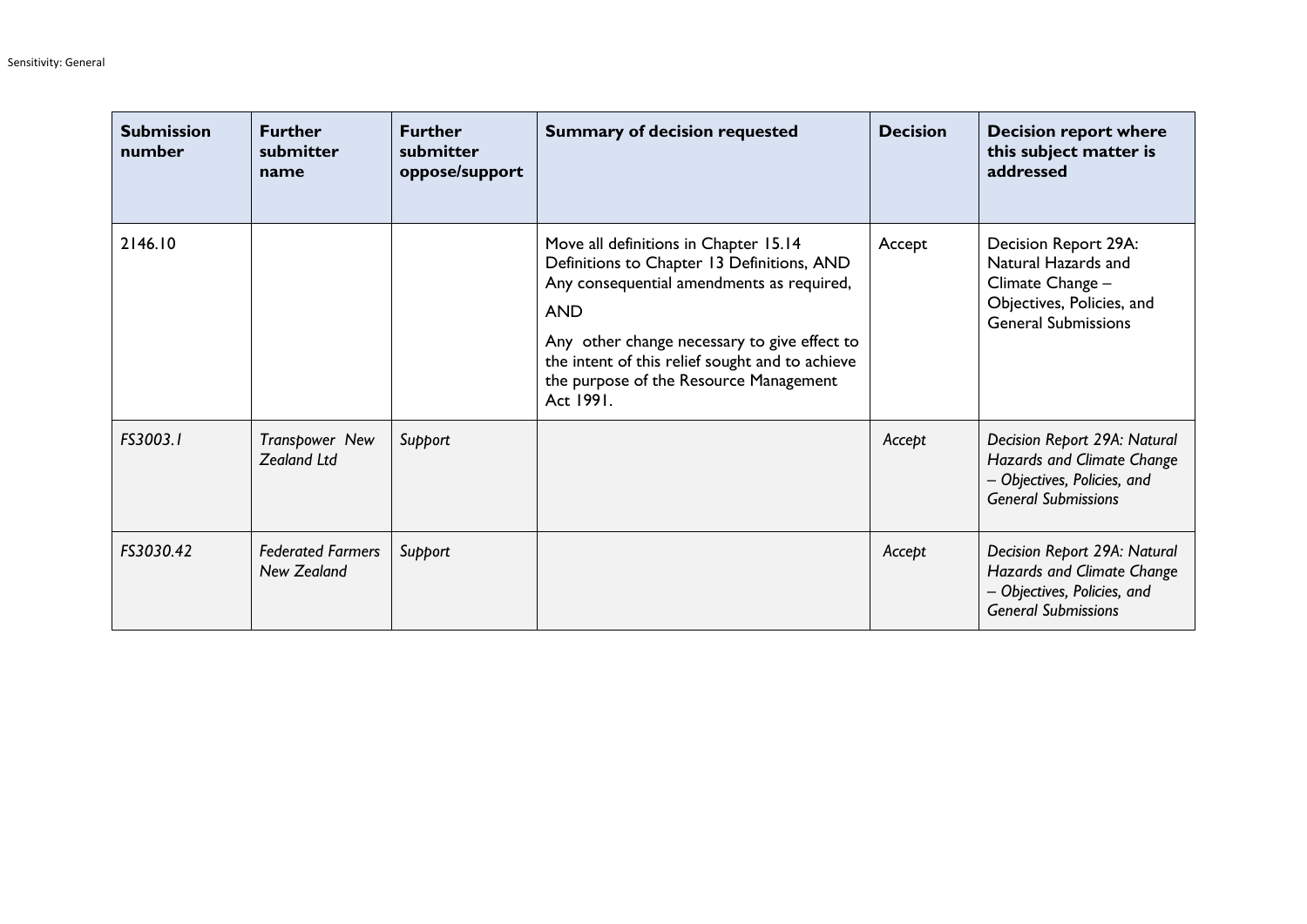| <b>Submission</b><br>number | <b>Further</b><br>submitter<br>name | <b>Further</b><br>submitter<br>oppose/support | <b>Summary of decision requested</b>                                                                                                                                                                                                                                                                                                                                                                                                                                                                                                                                                                                                                                                                                                                                                                                                                                                                                                                                        | <b>Decision</b> | <b>Decision report where</b><br>this subject matter is<br>addressed                                     |
|-----------------------------|-------------------------------------|-----------------------------------------------|-----------------------------------------------------------------------------------------------------------------------------------------------------------------------------------------------------------------------------------------------------------------------------------------------------------------------------------------------------------------------------------------------------------------------------------------------------------------------------------------------------------------------------------------------------------------------------------------------------------------------------------------------------------------------------------------------------------------------------------------------------------------------------------------------------------------------------------------------------------------------------------------------------------------------------------------------------------------------------|-----------------|---------------------------------------------------------------------------------------------------------|
| 2146.11                     |                                     |                                               | Amend Chapter 15.1 paragraph 10<br>introductory text to clearly identify that the<br>2D 1% AEP flood modelling includes<br>climate change, i.e. 2D modelling from<br>Horotiu and Saulbrey Road to Ohinewai<br>identifying High Food Risk Flood Area and<br>Flood Plain Management Area based on the<br>RCP 6.0 scenario over a 100 year period to<br>2120 and that the rest of theFloodplain<br>Management Area does not include climate<br>change,<br><b>AND</b><br>Amend Chapter 15.1 paragraph 11<br>introductory text to clearly<br>identify<br>that the 2D 1% AEP Flood Ponding Area<br>around Lake Puketirini also includes climate<br>change based on the RCP 6.0 climate change<br>scenario over a 100 year period to 2120;<br>AND Amend Chapter 15.1 paragraph 12<br>introductory text to make it clear that the<br>Defended Areas are defended up to the 1%<br>AEP flood level without climate change,<br><b>AND</b><br>Any consequential amendments as required, | Reject          | Decision Report 29B:<br>Natural Hazards and<br>Climate Change - Flood<br>Hazards, and Defended<br>Areas |
|                             |                                     |                                               | <b>AND</b>                                                                                                                                                                                                                                                                                                                                                                                                                                                                                                                                                                                                                                                                                                                                                                                                                                                                                                                                                                  |                 |                                                                                                         |